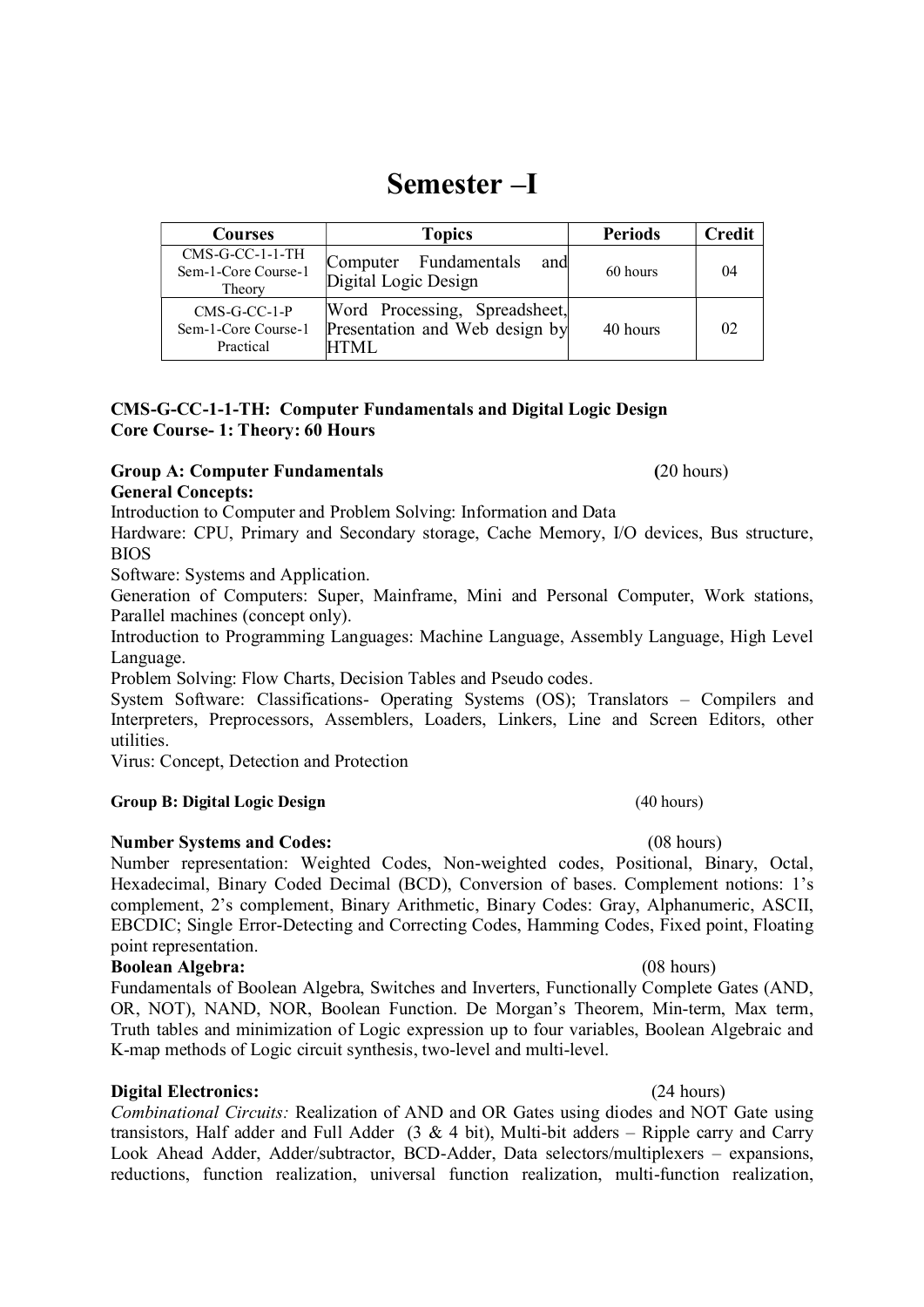Decoders: function realization, De-multiplexer and function realization, Encoder, Priority Encoder, Parity bit Generator/checker, Gray Code Generator, Code Converters, Keyboard encoder, Seven segment display unit, Comparators.

Sequential Circuits: Model of Sequential computing, Difference between Combinational and Sequential circuit, RS-Latch: using NAND and NOR Gates, Digital Clock – Duty Cycle, Rising time, Falling time, Clocked Flip Flops - SR, JK, D, T, Level Trigger and Edge Trigger, Excitation Functions of each flip-flops, Flip-flops with Preset and Clear, Application of Flipflops: Asynchronous Counter (UP/DOWN) up to 4 bit counter, Decade Counter, Mod – n Counter, Finite State machine Model – State Transition Diagram and Table, Synchronous Counters – different mod-n counters, Ring counter, Registers: Registers with parallel load, Shift Registers.<br>CMS-G-CC-1-1-P: Word Processing, Spreadsheet, Presentation and Web design by HTML

# Core Course- 1: Practical: 40 Hours

# Word Processing: (05 hours)

Document creation, saving, editing; Formatting text and paragraphs; header and footers; clipart, tables; tools, Inserting images, files; mail merge; margins; Hyphenation; page setups; OLE; index and references; comments; templates; macros.

### Spreadsheet: (05 hours)

Workbook, worksheets, cell; address; entering, editing, formatting, filtering, sorting worksheet data; printing; charts; functions and formula; macros; importing, exporting files.

### Presentation: (05 hours)

Slides; formatting; wizard, layout; word art; animation.

## Web Design: (25 hours)

Web page design can be taught in the laboratory classes by using HTML. Basic Tags and Document structure, HTML Tags, Head Tags, Title Tags, Introduction to HTML and Web design, How to create simple Web page, How to format text, Create Table, Adding Web link and Images, Forms, Adding styles and classes to web pages, Borders and Background, Adding Video and Graphics.

## Text/ Reference Books:

- 1. Digital Circuits, Vol I & II, D. Ray Chaudhuri, Platinum Publishers.
- 2. Digital Systems Principle & Applications, Tocci & Widmer, EEE.
- 3. Digital Logic & State Machine Design, Comer, Oxford.
- 4. Digital Principle & Applications, Malvino & Leach, McGraw Hill.
- 5. Digital Design, Mano, PHI.
- 6. Computer Fundamentals, Anita Goel, Pearson Education.
- 7. Introduction to Computer Science, P.K.Sinha, P.Sinha, BPB Publication.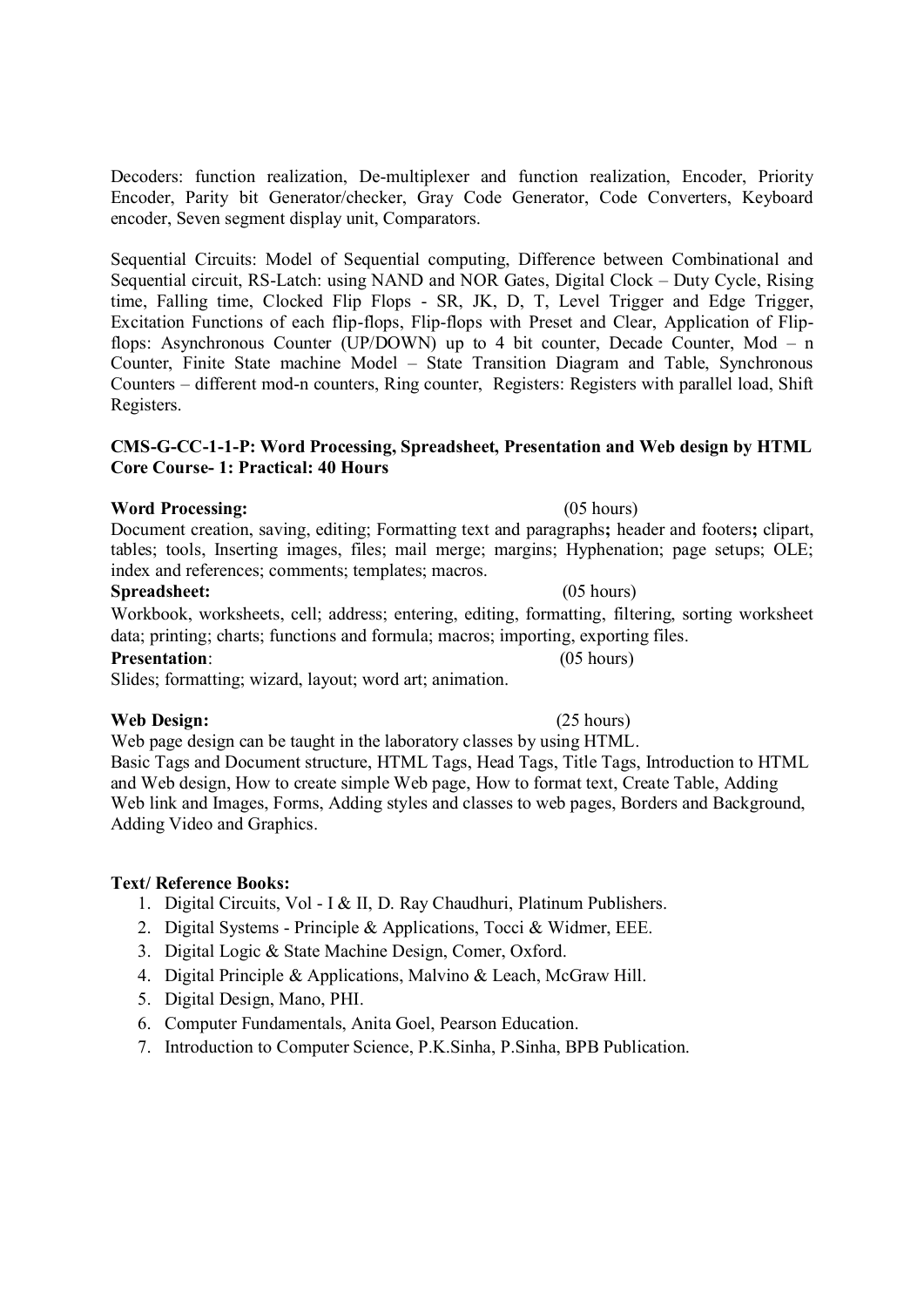# Semester –II

Courses Topics Periods Credit CMS-G-CC-2-2-TH Sem-2-Core Course-2 Theory Algorithms and Data Structure 60 hours 04 CMS-G-CC-2-2-P Sem-2-Core Course-2 Practical Programming with C  $\vert$  40 hours  $\vert$  02

## CMS-G-CC-2-2-TH: Algorithms & Data Structure Core Course- 2: Theory: 60 hours

Introduction: Algorithms, ADT. (04 hours)

Arrays: (8 hours) One dimensional and Two Dimensional Arrays, Row Major and Column Major Forms.<br> **Linked List:** (10 hours)

Singly, Circular and Doubly Linked List; Operations Like Insertion, Deletion, Searching.

### Stacks and Queues: (14 hours)

Concepts of Stack and Queue; Insertion and Deletion of Elements; Array and Linked Representation: Prefix, Infix and Postfix Notation; Postfix and Prefix Expression Evaluation using stack, Infix to Postfix conversion using stack.<br>Searching: (04 hours)

Algorithm of Sequential, Binary Search Techniques.<br> **Sorting:** (10 hours)

Selection Sort, Bubble Sort, Insertion Sort, Quick Sort, Merge Sort

Tree: (10 hours) Binary tree; Pre-order, In-order and Post-order traversal; Binary Search Tree (BST): Creation, Insertion and Deletion

## CMS-G-CC-2-2-P: Programming with C Core Course- 2: Practical: 40 hours

Basic Structure: Character set, keywords, identifiers, constants, variables and type declaration. Sample programs, preprocessor.

Operators: Arithmetic, Relational, Logical, Assignment, Increment and Decrement, Conditional, comma; operator precedence and associatively; arithmetic expression-evaluation and type conversion. Character I/O, Escape sequence and formatted I/O. Branching and Looping: if, if-else, while, do-while, for.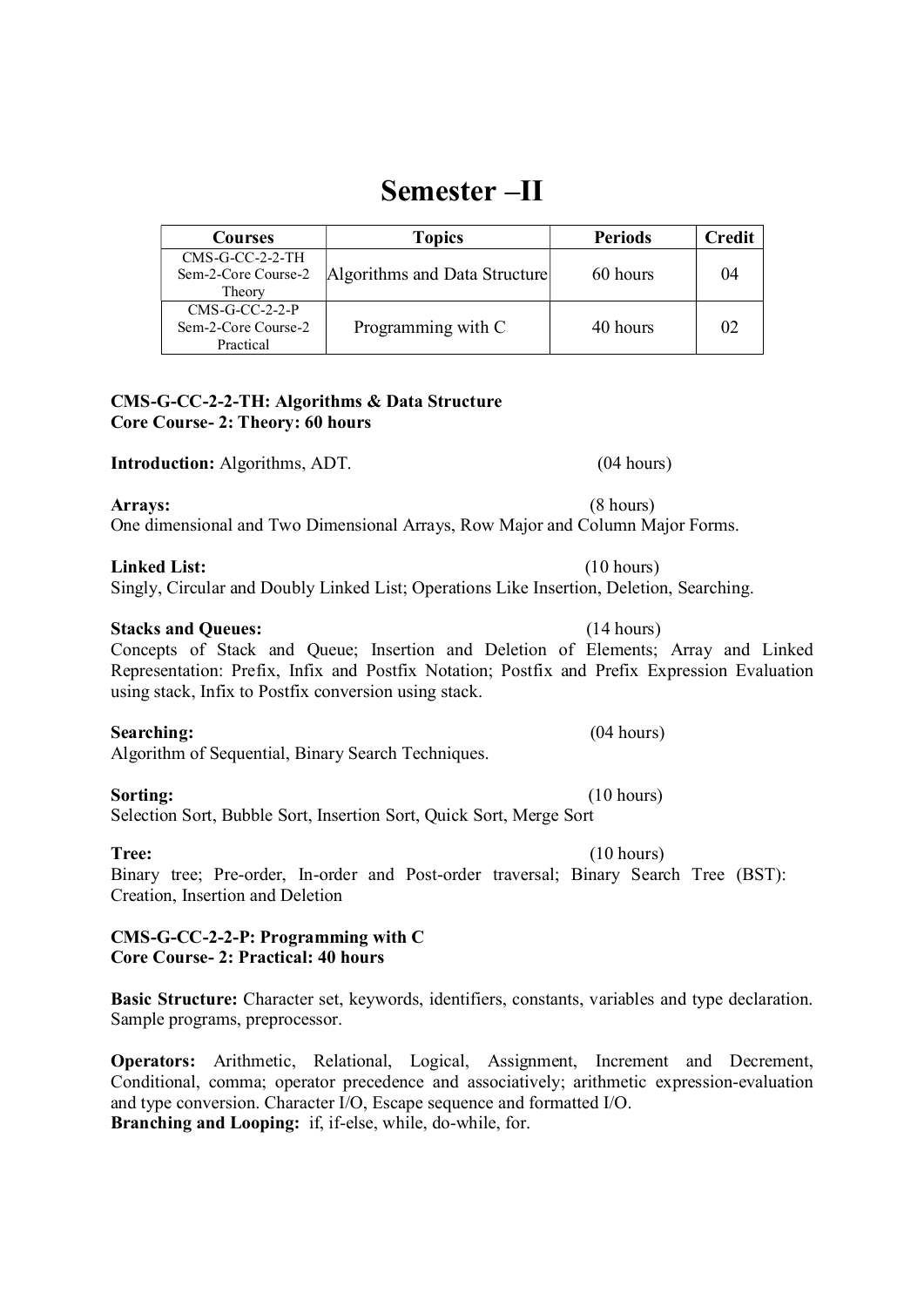Arrays: One-dimensional and Two-dimensional, Different types of uses. String handling with arrays – read and write, concatenation, comparison, string functions.

User defined functions: Need; Call by Reference and Call by value; return values and types; nesting of functions; recursion.

Structures: Initialization; arrays of a structure, arrays within structures, structure within structure.

Pointers: Declaration and initialization; operators; pointer arithmetics; accessing variables, pointer & arrays, strings, functions.

File handling: Opening & Closing, I/O.

Examples:

- 1. WAP to print the sum and product of digits of an integer.
- 2. WAP to reverse a number.
- 3. WAP to compute the sum of the first n terms of the following series,  $S=1+1/2+1/3+1/4+\ldots$
- 4. WAP to compute the sum of the first n terms of the following series,  $S = 1-2+3-$ 4+5…………….
- 5. Write a function that checks whether a given string is Palindrome or not. Use this function to find whether the string entered by user is Palindrome or not.
- 6. Write a function to find whether a given no. is prime or not. Use the same to generate the prime numbers less than 100.
- 7. WAP to compute the factors of a given number.
- 8. Write a macro that swaps two numbers. WAP to use it.
- 9. WAP to print a triangle of stars as follows (take number of lines from user):



10. WAP to perform following actions on an array entered by the user :

- i) Print the even-valued elements
- ii) Print the odd-valued elements
- iii) Calculate and print the sum and average of the elements of array
- iv) Print the maximum and minimum element of array
- v) Remove the duplicates from the array
- vi) Print the array in reverse order

The program should present a menu to the user and ask for one of the options. The menu should also include options to re-enter array and to quit the program.

- 11. WAP that prints a table indicating the number of occurrences of each alphabet in the text entered as command line arguments.
- 12. Write a program that swaps two numbers using pointers.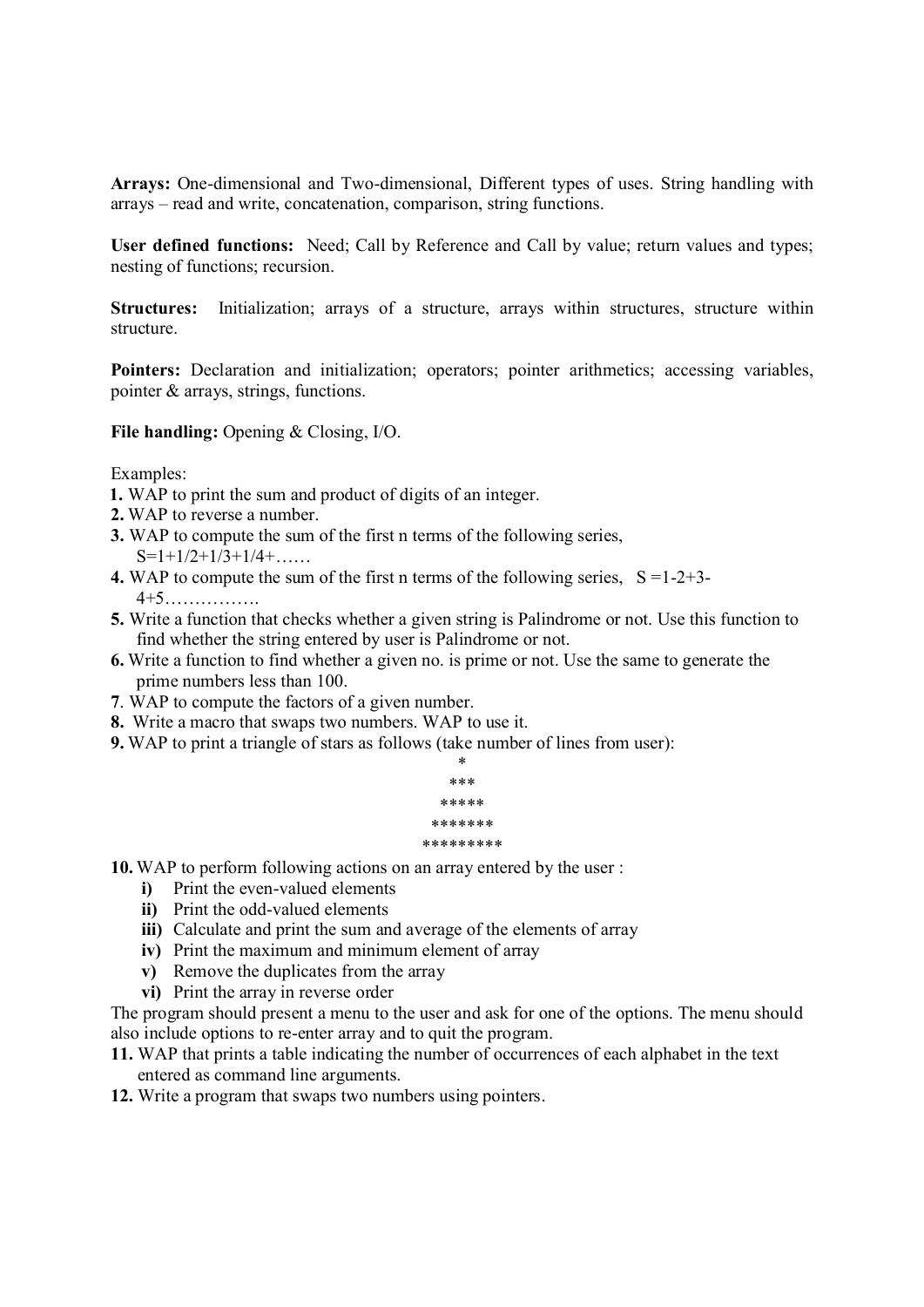- 13. Write a program in which a function is passed address of two variables and then alter its contents.
- 14. Write a program which takes the radius of a circle as input from the user, passes it to another function that computes the area and the circumference of the circle and displays the value of area and circumference from the main() function.
- 15. Write a program to find sum of n elements entered by the user. To write this program, allocate memory dynamically using malloc() / calloc() functions or new operator.
- 16. Write a menu driven program to perform following operations on strings:
	- a) Show address of each character in string
	- b) Concatenate two strings without using strcat function.
	- c) Concatenate two strings using strcat function.
	- d) Compare two strings
	- e) Calculate length of the string (use pointers)
	- f) Convert all lowercase characters to uppercase
	- g) Convert all uppercase characters to lowercase
	- h) Calculate number of vowels
	- i) Reverse the string
- 17. Given two ordered arrays of integers, write a program to merge the two-arrays to get an ordered array.
- 18. WAP to display Fibonacci series (i) using recursion, (ii) using iteration.
- 19. WAP to calculate Factorial of a number (i) using recursion, (ii) using iteration.
- 20. WAP to calculate GCD of two numbers (i) with recursion (ii) without recursion.
- 21. Write a menu-driven program to perform following Matrix operations (2-D array implementation): a) Sum b) Difference c) Product d) Transpose
- 22. Copy the contents of one text file to another file, after removing all whitespaces.
- 23. Write a function that reverses the elements of an array in place. The function must accept only one pointer value and return void.
- 24. Write a program that will read 10 integers from user and store them in an array. Implement array using pointers. The program will print the array elements in ascending and descending order.
- 25. Add two distances in meter kilometer system using structure.
- 26. Add two complex numbers using structures.
- 27. Calculate the difference between two time periods using structures.

These are only examples; more can be included related to the theory. Use open source C compiler.

### Text/ Reference Books:

- 1. Data Structure , Liptsuitz, S. Outline Series.
- 2. Data Structure, Ellis Horowitz and Sartaz Sahani, Galgotia.
- 3. Data Structure using C, S.K.Bandyopadhyay and K.N.Dey, Pearson Education.
- 4. Data Structure and Algorithm Analysis in C, Mark Allen Weiss, Pearson Education.
- 5. Programming in C. E. Balagurusamy, TMH.
- 6. Let us C, Y. Kanetkar, BPB Publication.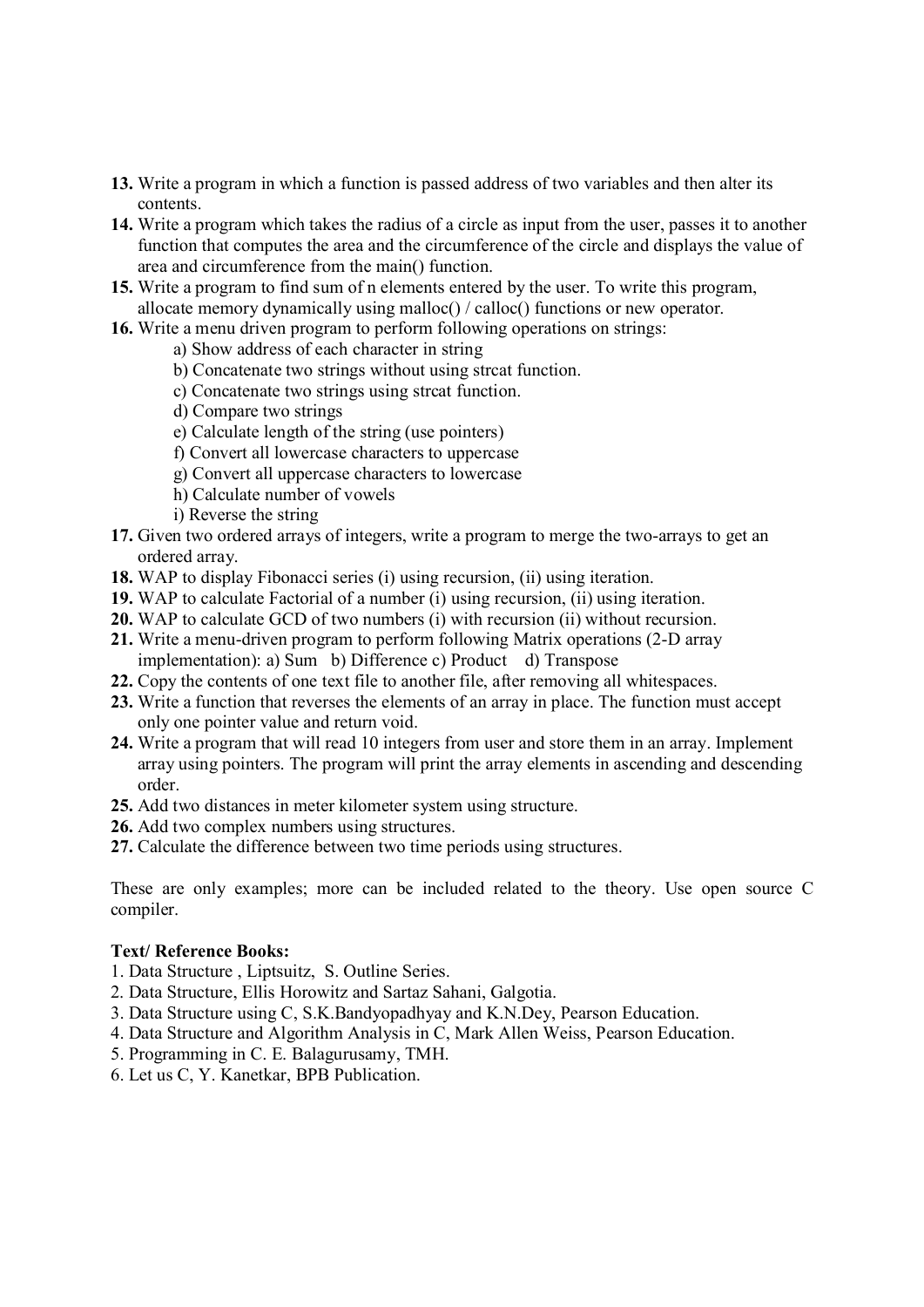# Semester –III

| Courses                                           | Topics                   | <b>Periods</b> | Credit |
|---------------------------------------------------|--------------------------|----------------|--------|
| $CMS-G-CC-3-3-TH$<br>Sem-3-Core Course-3 Theory   | Computer Organization    | 60 hours       | 04     |
| $CMS-G-CC-3-3-P$<br>Sem-3-Core Course-3 Practical | Programming using Python | 40 hours       | 02     |

# CMS-G-CC-3-3-TH: Computer Organization Core Course- 3: Theory: 60 hours<br>Basic Computer Organization: (15 hours)

IAS Computer, Von Neumann Computer, System Bus. Instruction Cycle, Data Representation, Machine cycle, CPU Organization: Arithmetic and Logic Unit, Control Unit, CPU Registers, Instruction Registers, Program Counter, Stack Pointer, CISC & RISC processors.

## **Instruction:** (02 hours)

Operation Code and Operand, One, Two and Three address instruction. Instruction types.

## Control Unit: (05 hours)

Control Structure, Hardwired Control and Micro programmed Control: Basic Concept, Parallelism in Micro-instruction.<br> **ALU:** (10 hours)

Basic Structure of ALU, Addressing mode, Instruction Formats, Handling of interrupts and subroutines, Combinational ALU, 2's Complement Addition, Subtraction Unit, Booth's Algorithm for multiplication and division.

# Memory: (15 hours)

Types of Memory: Primary and Secondary; RAM, ROM, EPROM, EEPROM, DRAM, SRAM, PLA. Different storage technology; Memory Hierarchy: CPU Register, Cache Memory, and Virtual Memory.

Polling, Interrupts, DMA, I/O Bus and Protocol, Memory mapped I/O and I/O mapped I/O, I/O system organization and interfacing, Bus: SCSI, PCI, USB, Bus arbitration.

# Computer Peripherals: (05 hours)

VDU, Keyboard, Mouse, Printer, Scanner etc.

# Text/ Reference Books:

1. Computer Architecture and Organizations, J.P.Hayes, TMH.

- 2. Computer System Architecture, M. Morris Mano, PHI.
- 3. Computer Organization and Architecture, William Stallings, Pearson Education.
- 4. Computer Architecture and Logic Design, Thomas C. Bartee, Mc. Graw Hill.

# $I/O:$  (08 hours)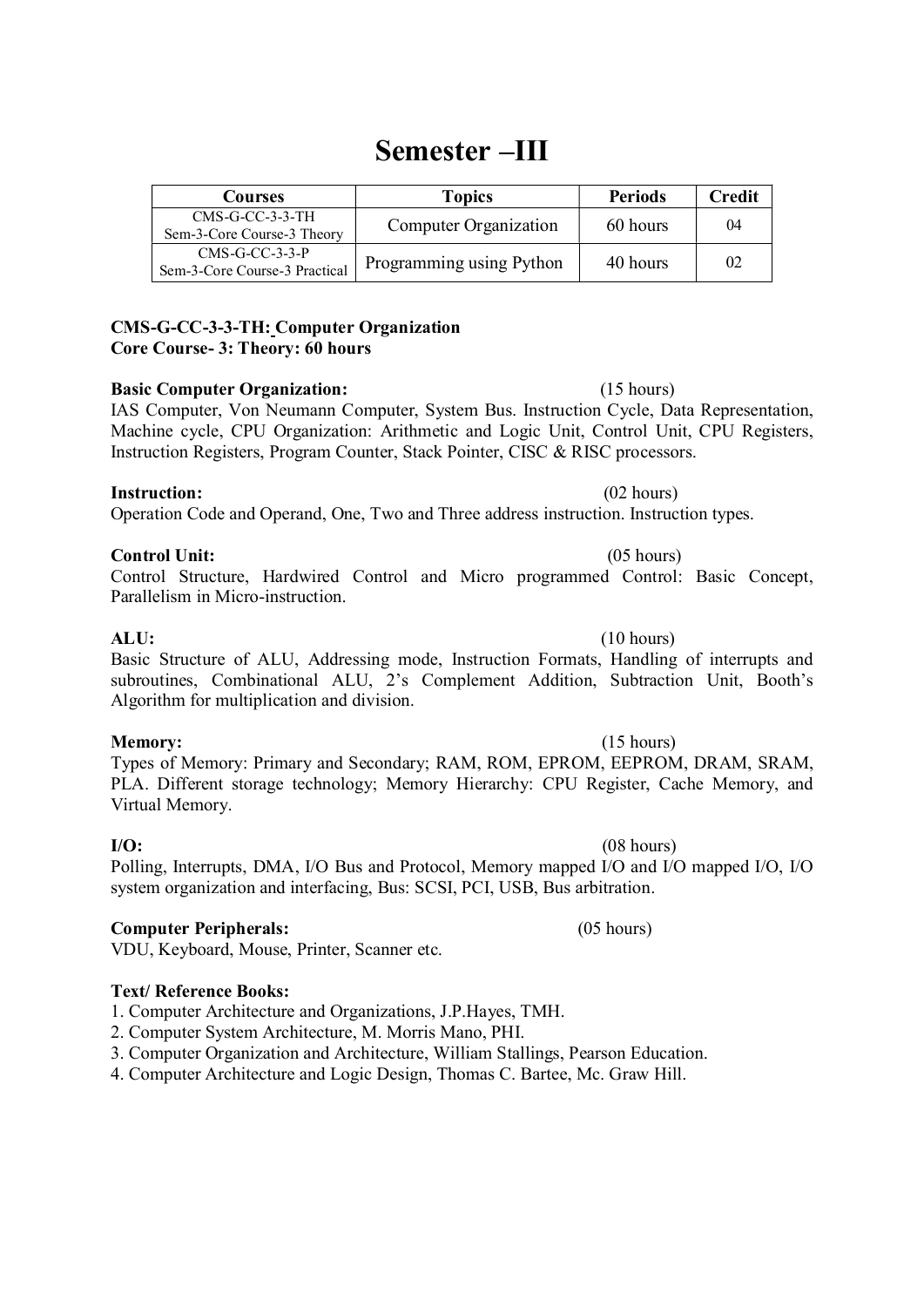# CMS-G-CC-3-3-P: Programming using Python

### Open Source Computer Programming Language Python 3

### Introduction to the Python: (2 hours)

Interpreted v. compiled languages. The importance of whitespace.Variables and the assignment operator, the binding of names to objects, and aliasing. Keywords and their significance.

Ordered Datatypes - Strings, Lists and Tuples: (6 hours) Strings: definition, declaration, and immutability, string constants, declaration, and the equivalence of single and double quotes. Multi-line strings. Raw strings. String formatting using the format function and the % operator. f-strings in Python 3.6+. Built-in functions: count, find, replace, upper, lower, strip, etc. Time and space complexities of the functions and operations.

Lists: definition, declaration, and mutability. Nested lists. Indexing and slicing: same as strings. List comprehensions. The split and join methods. Built-in list functions – append, extend, count, find, index, etc. Time and space complexities of the functions and operations.

Tuples: definition, declaration, and immutability. Packing and unpacking lists and tuples.

The + and \* operators on strings, lists, and tuples. Indexing and slicing strings, lists, and tuples.

## Conditionals and Iterators: (12 hours)

Conditionals: If, elif, and else statements. Nested conditionals. Containment checking in containers using the in keyword.

Looping constructs: while and for loops. Flow control using break, continue, and pass. Nested loops.

### User-defined Functions and Recursion (10 hours)

Functions: definition, function signature, positional, default, and keyword arguments. Documentation strings.

Recursion: basic idea, implementing recursion, sharing variables across the recursion stack, modifying the size of the recursion stack.

## File Handling and Exception Handling (5 hours)

File handling: open and close methods, the different read and write modes. Using the with open approach to files. read, readline, readlines functions.

Exception handling: the popular errors- NameError, ValueError, SyntaxError, KeyError, AttributeError, etc, and their cause and effects. Using try-except blocks for graceful handling of exceptions.

## Unordered data types - Sets and Dictionaries (5 hours)

Basic concepts of hashing: hash functions, open chain, closed chain, advantages and disadvantages compared to conventional ordered data types. The hash() function in Python.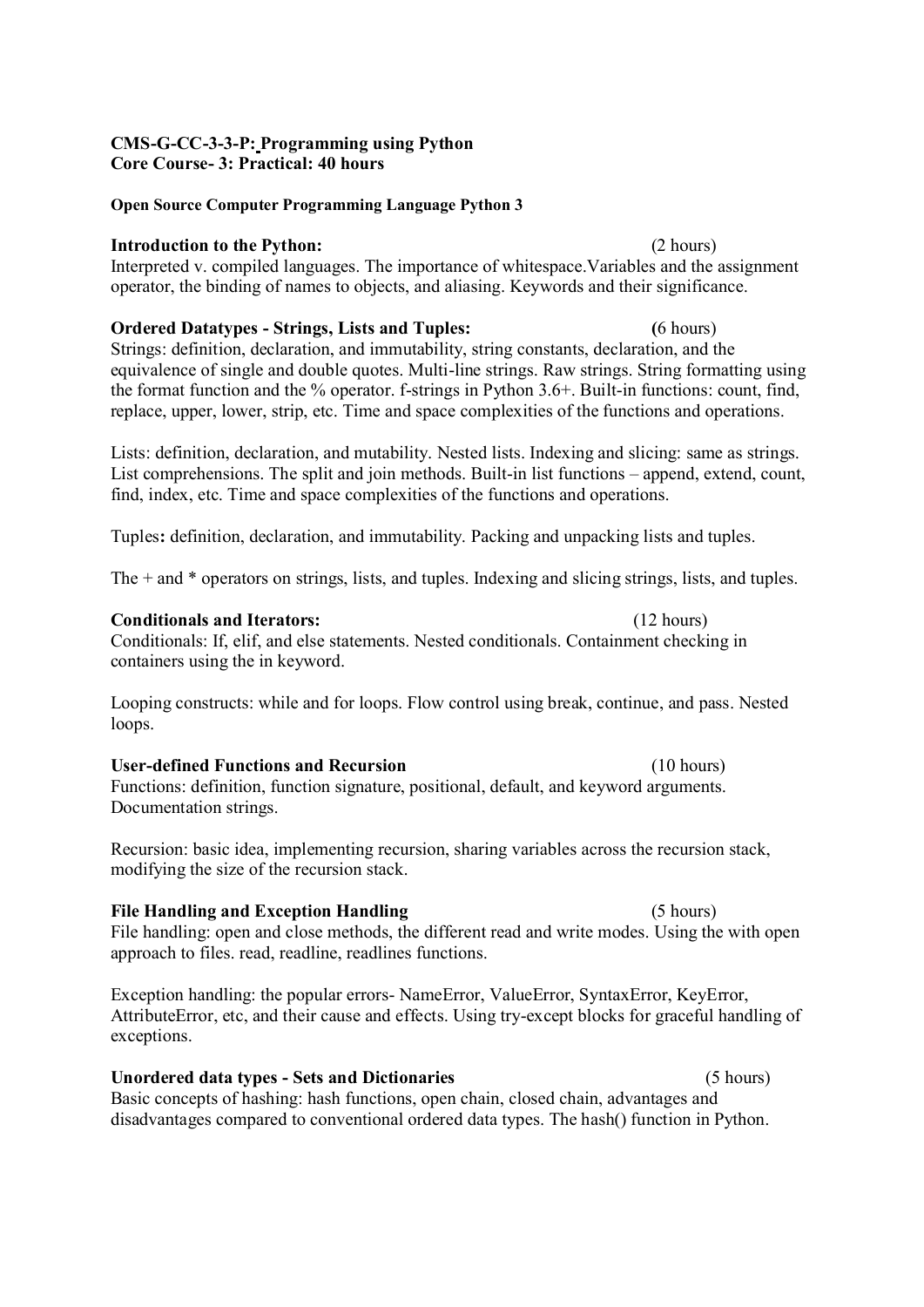Sets and frozensets: definition, declaration, mutability, and advantages over lists / tuples. Insertion, deletion, union, intersection, and other built-in operations. Time and space complexities of the functions and operations.

Dictionaries: Concept of keys and values. Immutability requirement for keys. Basic operations on dictionaries. Iterating over the keys and key, value pairs of a dictionary. Dictionary inversions.

### Suggested lab exercises

## Use Python 3.6 or above. Use a text editor sensitive to whitespace like Notepad $++$ , gedit, vim, Sublime Text, and NOT Notepad / WordPad.

- 1. The Interpreter as a calculator. Basic arithmetic operations. Introduction to the simple numeric data types – integers, floating point numbers, Boolean, complex numbers. Interconversion of datatypes.
	- a. Use the Python prompt as a basic calculator. Explore the order of operations using parentheses.
	- b. Explore the various functions in the math module. Eg: find GCD of two numbers, area and perimeter of circle using math.pi, etc.
	- c. Exploring the complex data type and their operations, eg: finding the modulus and phase angle of a complex number.
	- d. The print function Printing values. Repeat the previous experiments now using the print function
- 2. Basic user interactions using the print() and input() functions.
	- a. Write a simple python script using the print function in a text editor, save it with the extension ".py". Run it in the terminal / command prompt.
	- b. Take input two strings from the user, and print the first one twice, and the other one thrice.
	- c. Ask the user to enter two numbers, and output the sum, product, difference, and the GCD.
	- d. More programs that test concepts learned in week 1 which involves the usage of the print and input functions.
- 3. Strings, List, Tuples, the re (regular expression) module
	- a. Ask the user for two strings, print a new string where the first string is reversed, and the second string is converted to upper case. Sample strings: "Pets", "party", output: "steP PARTY". Only use string slicing and + operators.
	- b. From a list of words, join all the words in the odd and even indices to form two strings. Use list slicing and join methods.
	- c. Simulate a stack and a queue using lists. Note that the queue deletion operation won't run in O(1) time.
- 4. Conditionals, looping constructs, and generators
	- a. Use list comprehension to find all the odd numbers and numbers divisible by 3 from a list of numbers.
	- b. Using while loops to do Gaussian addition on a list having an even number of numbers. Print each partial sum. Eg: if the list is [1, 2, 3, 4, 5, 6], the program should output " $1 + 6$ ", " $2 + 5$ ", and " $3 + 4$ " in separate lines, and the result of the addition "21". Extend it to handle lists of odd length.
	- c. Primality testing using for and while loops.
	- d. Use (c) to generate a list of primes within a user-given range.
- 5. User defined functions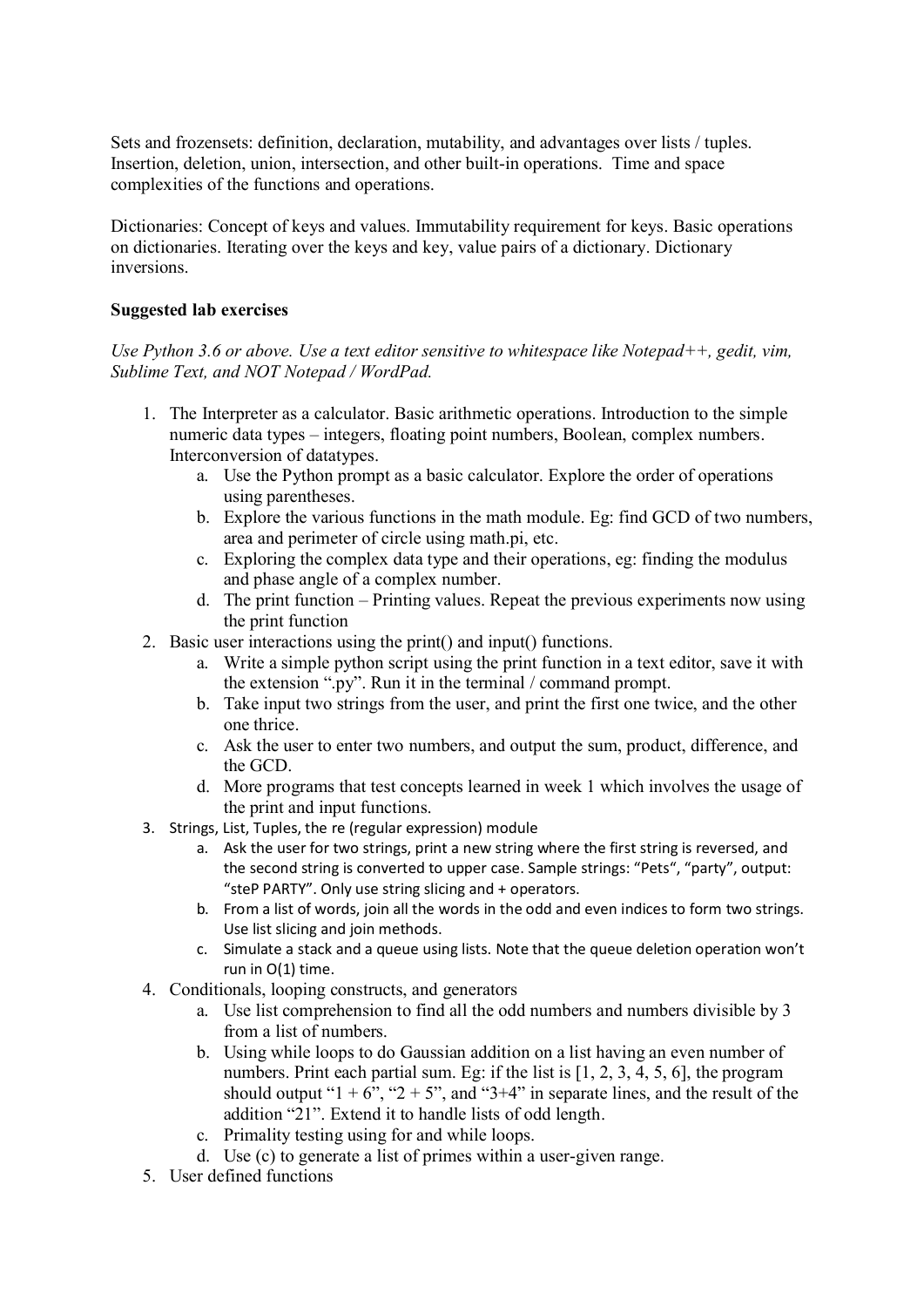- a. Implement popular sorting algorithms like quicksort and merge sort to sort lists of numbers.
- b. Implement the Pascal's triangle.
- c. Three positive integers a, b, and c are Pythagorean triples if  $a^2 + b^2 = c^2$ . Write a function to generate all Pythagorean triples in a certain range.
- d. Write two functions that simulates the toss of a fair coin, and the roll of an unbiased 'n' sided die using the random module.
- e. Like (d), but now the coin and the die are not fair, with each outcome having a given probability.
- 6. File handling, sys, pickle and csv modules
	- a. Basic file operations. Explore the different file modes.
	- b. Emulate the unix 'cp', 'grep', 'cat' programs in Python. In each case, the user should pass the arguments to the program as command line arguments.
- 7. Sets and dictionaries
	- a. Use sets to de-duplicate a list of numbers, and a string such that they contain only the unique elements
	- b. Use the set union and intersection operations to implement the Jaccard and Cosine similarity of two sets.
	- c. Use dictionaries to count the word and letter occurrences in a long string of text.
	- d. Invert a dictionary such the previous keys become values and values keys. Eg: if the initial and inverted dictionaries are d1 and d2, where  $d1 = \{1: 'a', 2: 'b', 3: \}$ 120}, then  $d2 = \{a': 1, 2: 'b', 120: 3\}.$
	- e. What if the values in (d) are not immutable? Use frozensets. For repeated values, use lists. Eg: if  $d1 = \{1: 'a', 2: 'a', 4: [1, 2] \}$ , then  $d2 = \{ 'a': [1, 2] \}$ , frozenset([1, 2]): 4}.
	- f. Write a function to generate the Fibonacci numbers in (a) exponential time using the naïve algorithm, and (b) in linear time using dynamic programming (memoization) with a dictionary.

## References

1. Guttag, John V. Introduction to Computation and Programming Using Python: With Application to Understanding Data. MIT Press, 2016.  $(2<sup>nd</sup>$  edition)

2. Shaw, Zed A. Learn Python 3 the Hard Way: A Very Simple Introduction to the Terrifyingly Beautiful World of Computers and Code. Addison-Wesley Professional, 2017.

3. Downey, Allen B. Think Python 2e. Green Tea Books, 2015.  $(2^{nd}$  edition)

4. Gries, Paul, Jennifer Campbell, and Jason Montojo. Practical Programming: An Introduction to Computer Science Using Python 3.6. Pragmatic Bookshelf, 2017.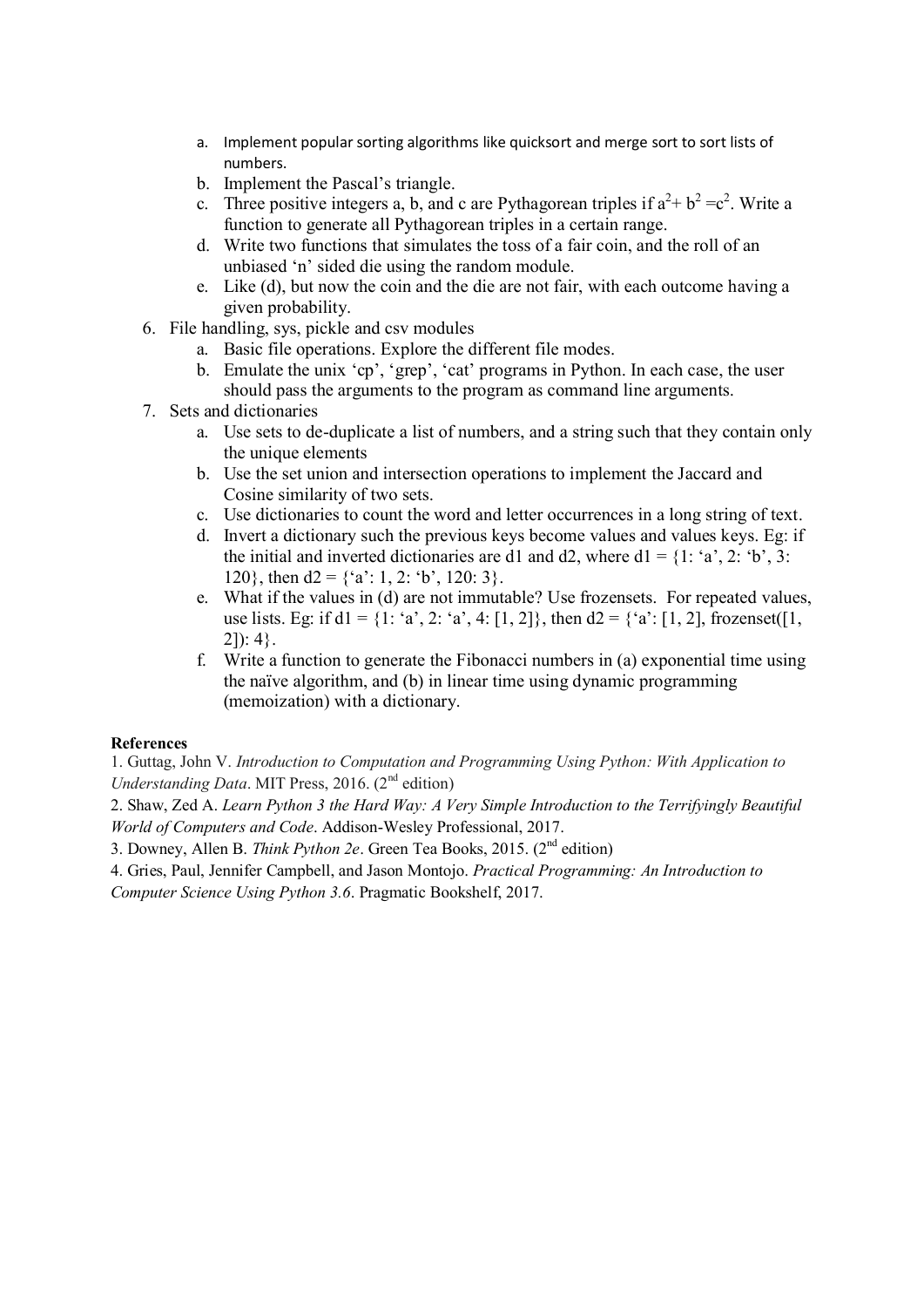# Semester –IV

| Courses                                           | <b>Topics</b>                  | <b>Periods</b> | Credit |
|---------------------------------------------------|--------------------------------|----------------|--------|
| $CMS-G-CC-4-4-TH$<br>Sem-4-Core Course-4 Theory   | <b>Operating Systems</b>       | 60 hours       | 04     |
| $CMS-G-CC-4-4-P$<br>Sem-4-Core Course-4 Practical | Shell Programming (Unix/Linux) | 40 hours       | 02     |

# CMS-G-CC-4-4-TH: Operating Systems

Core Course- 4: Theory: 60 hours

# System Software: (04 hours)

Introduction: Different System Softwares

# Introduction (08 hours)

Basic OS functions, types of operating systems- batch processing, multiprogramming, time sharing, multiprocessing, distributed and real time systems.

# **Operating System Organization** (02 hours)

Processor and user modes, kernels, system calls and system programs.

Process (18 hours) System view of the process and resources, process control block, I/O and CPU bound process, process hierarchy, concept of threads, Process Scheduling: Preemptive and non-preemptive scheduling, Long term scheduling, short term/CPU scheduling (FCFS, SJF, SRJF, RR and priority) and medium term scheduling

Process Synchronization: Concurrent processes, critical section, semaphores and application, methods for inter-process communication;

# Deadlock: (09 hours)

Definition, Prevention, Avoidance, Detection, Recovery.

# Memory Management (14 hours)

Physical and logical address space; memory allocation strategies –fixed and variable partitions, paging, segmentation, virtual memory

# File and I/O Management (05 hours)

Directory structure, file operations, file allocation methods, disk management.

### CMS-G-CC-4-4-P: Shell Programming (Linux) Core Course- 4: Practical: 40 hours

Examples:

- 1. Write a shell script to convert the content of a file from lower case to upper case.
- 2. Write a shell script to count the words, lines and characters of a given file. File name should be provided at run time.
- 3. Write a shell script that take a word from user and find out the frequency of the word in a given file.
- 4. Write a shell script that gets executed at the moment of user login and it displays Good Morning, Good afternoon, Good Evening, Good Night, depending upon the time at which the user logs on.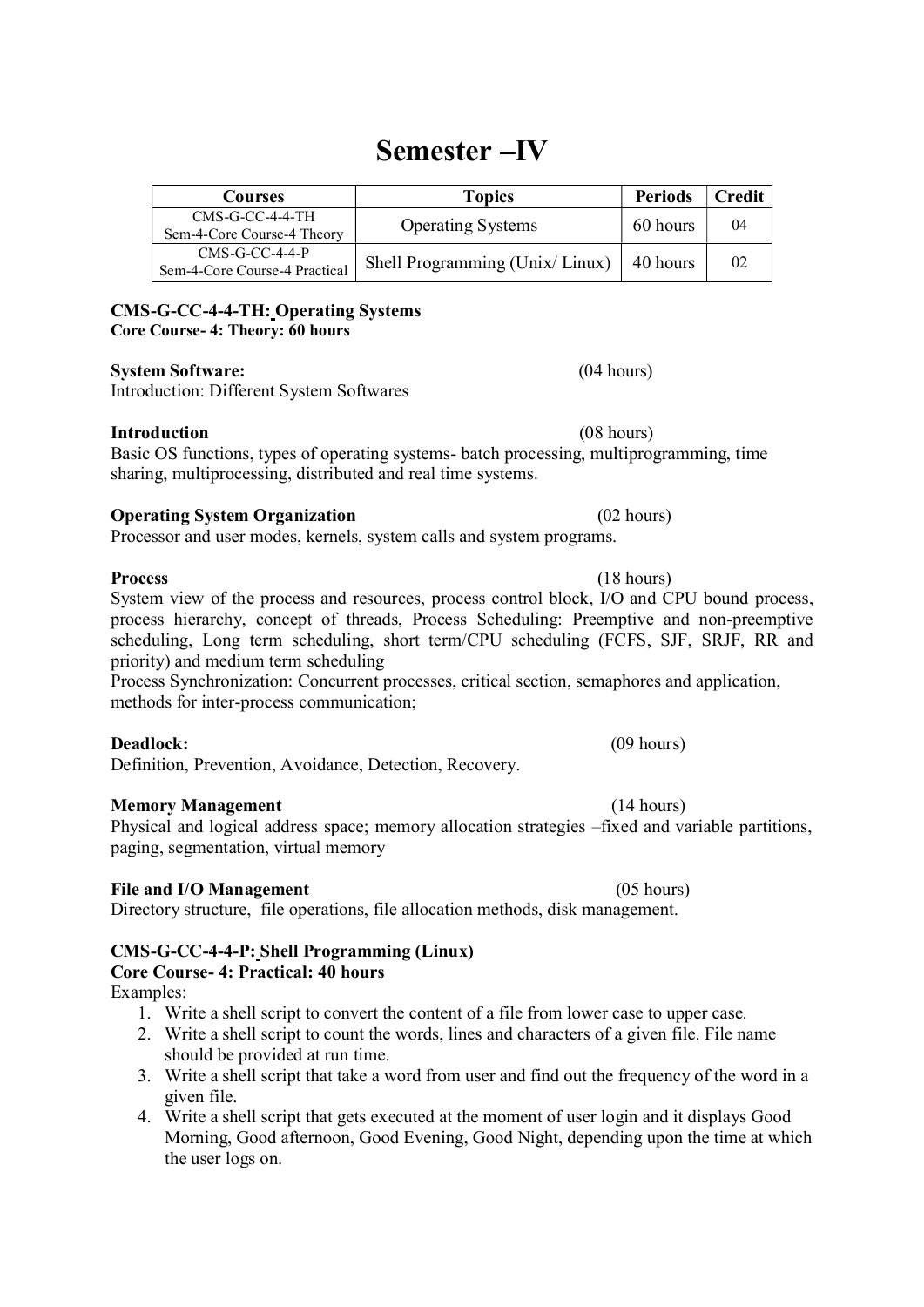- 5. Write a shell script to print Pascal diamond.
- 6. Write a shell script to find a number using sequential search method.
- 7. Write a shell script to find a number using binary search technique.
- 8. Write a shell script to sort a set of integer numbers using bubble sort.
- 9. Write a shell script to find out the factorial of a given number.
- 10. Write a shell script to reverse a string and check whether it is a palindrome.
- 11. Write a shell script to find the roots of a quadratic equation  $ax^2 + bx + c = 0$ , considering all possible cases.
- 12. Write a shell script for menu based system to insert records for employees with employee ID, name, designation, salary in a data file, also display records when necessary. Display salary for the employee asked.

These are only examples, more can be included.

## Text/Reference Books:

- 1. Operating Systems, H.M.Deitel, Pearson Education.
- 2. Operating System Concepts, A.Silberschatz, Peter B. Galvin, G.Gagne, John Wiley and sons.
- 3. Unix Shell Programming, Y. Kanetkar.
- 4. Your Unix The Ultimate guide, Sumitabha Das, Mc.Graw Hill.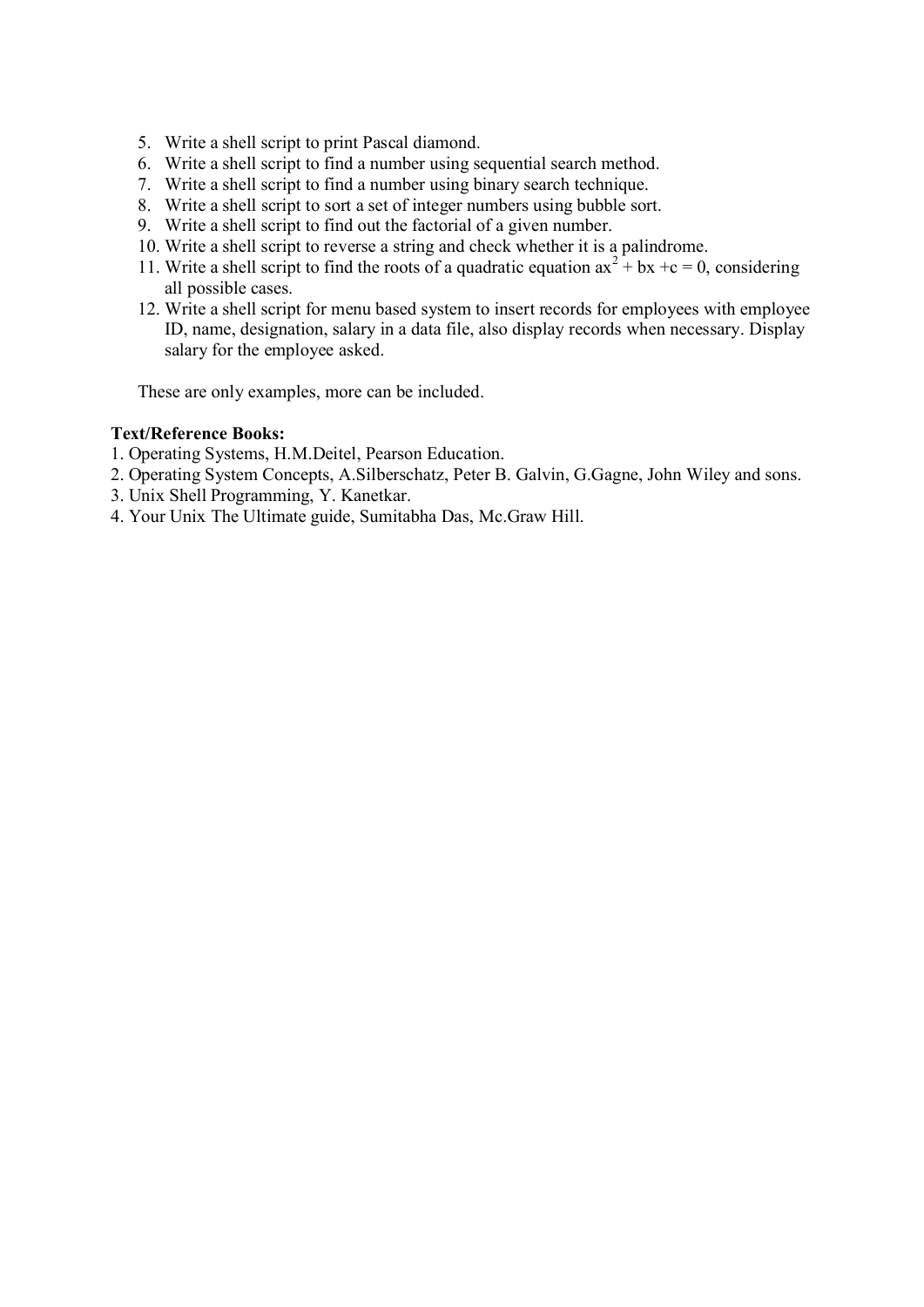# Semester –III to VI

| Skill Enhancement Courses (SEC-A & B): Choices : Semesters-3 to 6 |                                              |        |  |
|-------------------------------------------------------------------|----------------------------------------------|--------|--|
| Courses                                                           | <b>Topics</b>                                | Credit |  |
| CMS-G-SEC-A-X-1-TH                                                | Communication, Computer Network and Internet | 02     |  |
| CMS-G-SEC-A-X-2-TH                                                | Software Engineering                         | 02     |  |
| CMS-G-SEC-B-X-1-TH                                                | Multimedia and its Applications              | 02     |  |
| $CMS-GEC-B-X-2-TH$                                                | <b>Information Security</b>                  | 02     |  |

### CMS-G-SEC-A-X-1-TH: Communication, Computer Network and Internet Skill Enhancement Course – A (SEC-A-1): Choice-1: Theory: 40 hours

## Communication and Computer Network: (30 hours)

Introduction: Components, Uses, Application

Network Hierarchy: LAN, MAN, WAN; Topology;

Reference Model: OSI; Functionalities of each layer, Data and Signals (Analog and Digital): Periodic & Non-periodic signals, Bandwidth, Bit Rate, Baud Rate, Bit Length, and Composite Signal.

Transmission Media: Transmission Spectrum, Guided (Twisted Pair, Coaxial, Optical Fiber) and Unguided (Radio Wave, Microwave, Infrared, and Satellite Communication: Geostationary, Low Orbit and VSAT), Noise, Attenuation.

Digital Transmission: Line Coding (NRZ, RZ, Manchester); Block Coding (Basic Idea); Code Modulation (PCM, DM), Concepts of ADSL Modem.

Analog Transmission: Shift Keying (ASK, FSK, PSK, QAM)

Multiplexing: FDM, TDM, WDM.

## **Internet:** (10 hours)

Bridges, Routers, Modem, Connectivity concept, DNS, URL, ISDN, WWW, Browser, Protocols, TCP, IP Address, E-mail: Architecture and services, Voice and Video conferencing, Internet service providers, ADSL.

## Text/ Reference Books:

- 1. Data Communication and Networking, B.A. Forouzan, TMH.
- 2. Data and Computer Communication, W. Stallings, Pearson Education.
- 3. Computer Network, Tanenbaum, Pearson Education.

# CMS-G-SEC-A-X-2-TH: Software Engineering Skill Enhancement Course – A (SEC-A-2): Choice-2: Theory: 40 hours

# Introduction: (12 hours)

Defining System, open and closed system, modeling of system, Communication system,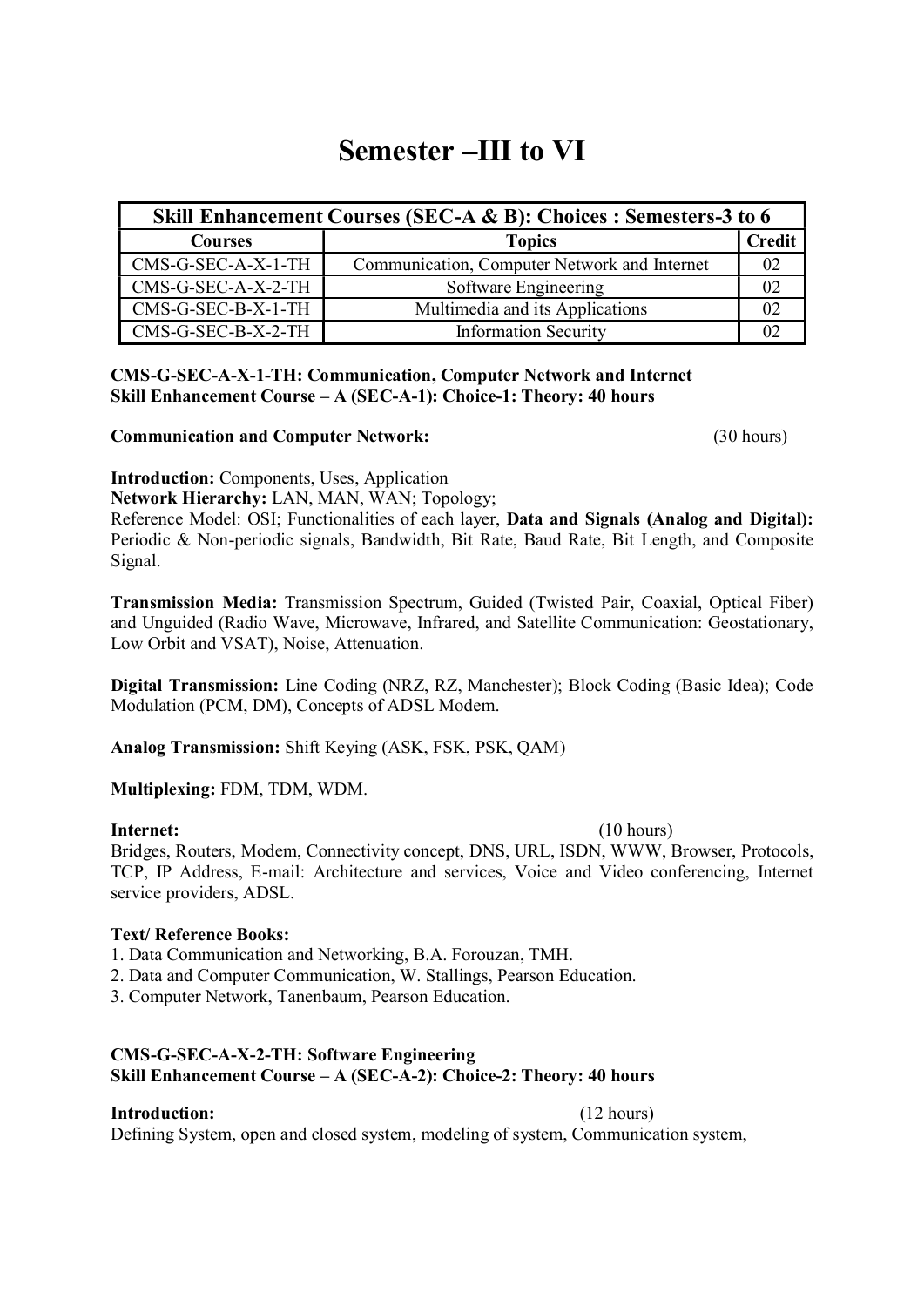| Software life cycle, Different Models: Classical and Iterative Waterfall Model; Spiral Model; |  |
|-----------------------------------------------------------------------------------------------|--|
| Prototype Model; Evolutionary Model and its importance towards application for different      |  |
| system representations, Comparative Studies                                                   |  |

## Software Requirement and Specification Analysis: (07 hours)

Requirements Principles and its analysis principles; Specification Principles and its representations

# Software Design Analysis: (12 hours)

Different levels of DFD Design, Physical and Logical DFD, Use and Conversions between them, Decision Tables and Trees, Coupling and Cohesion of the different modules, COCOMO

# Software Testing: (07 hours)

Software Verification and Validation; Testing objectives, Testing Principles, Testability; Error and Faults; Unit Testing, White Box and Blank Box Testing.

# Software Quality Assurances: (02 hours)

Concepts of Quality, Quality Control, Quality Assurance

# Text/ Reference Books:

1. Fundamentals of Software Engineering, Rajib Mall, PHI.

2. Software Engineering, Pressman.

## CMS-G-SEC-B-X-1-TH: Multimedia and its Applications Skill Enhancement Course – B (SEC-B-1): Choice-1: Theory: 40 hours

# Multimedia System: (10 hours)

An overview of multimedia system and media streams, Source representation and compression techniques text, speech and audio, still image and video.

# Multi-modal Communication: (10 hours)

Video conferencing, networking support.

# Multimedia OS: (20 hours)

Synchronization and QoS, Multimedia Servers.

# Text/ Reference Books:

1. Multimedia: Making it work, Tay Vaughan, TMH. 2.Multimedia: Computing, Communications Applications, R Steinmetz and K Naharstedt, Pearson.

# CMS-G-SEC-B-X-2-TH: Information Security Skill Enhancement Course – B (SEC-B-2): Choice-2: Theory: 40 hours

**Overview** (05 hours) Overview of Security Parameters: Confidentiality, Integrity and availability-security violation, OSI security architecture.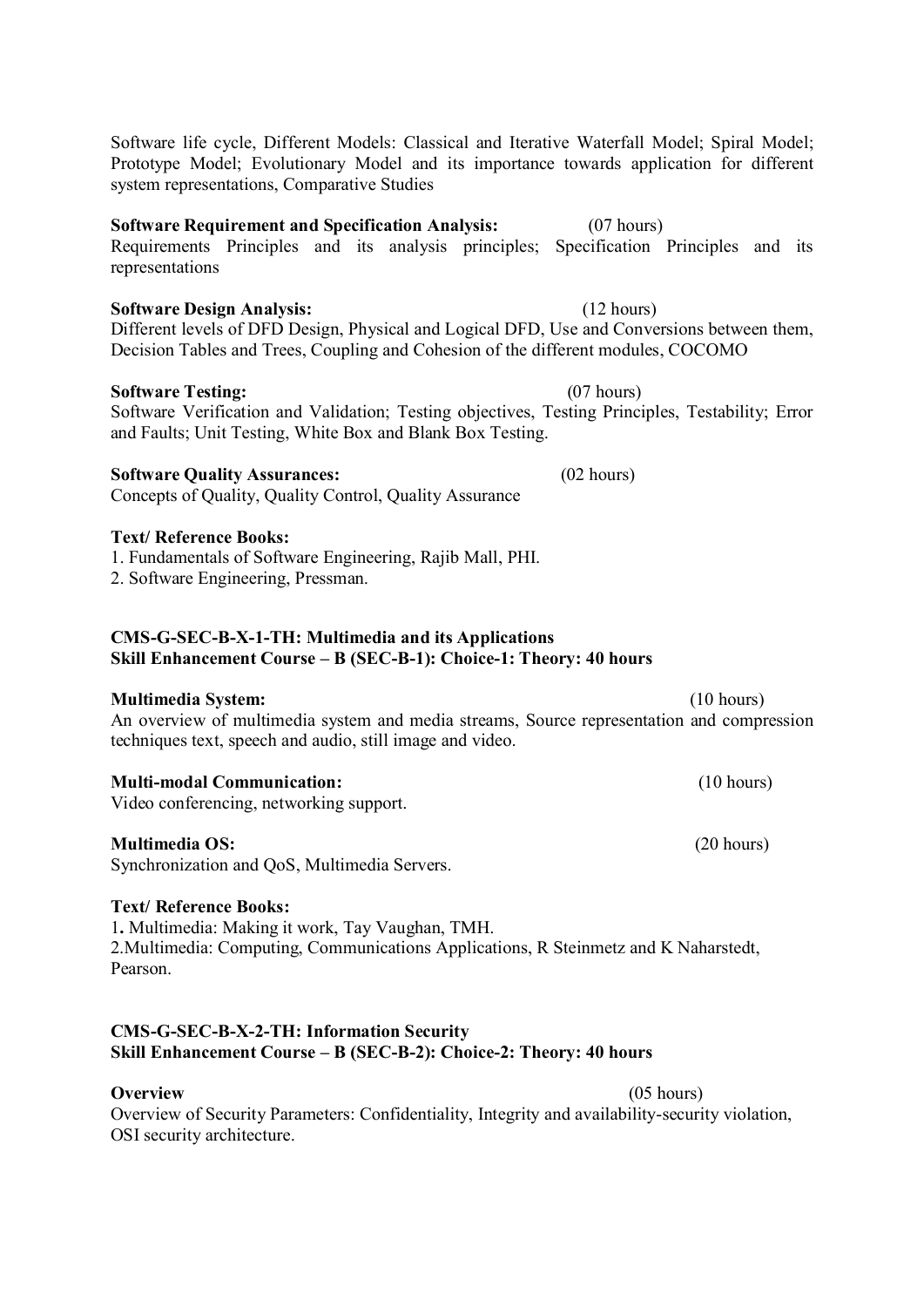# Mathematical Tools for Cryptography, Symmetric Encryption Algorithm, Theory of Block cipher design, Risk assessment, Network security management, Firewalls, Web and wireless security management, Computer security log management, IT security infrastructure, Operating system security, user security, program security

Finite Field and Number Theory: (05 hours) Groups, Rings, Fields-Modular, Prime numbers, Fermat's and Euler's Theorem

Cryptography (15 hours)

# Internet Firewalls for Trusted System: (05 hours)

Roles of Firewalls, Firewall related terminology, Types of Firewalls.

# E-Mail, IP & Web Security (Qualitative study) (10hours) E-mail Security: Security Services for E-mail-attacks possible through E-mail.

IP Security: Overview of IPSec, IP Security Architecture, Authentication Header, Encapsulation Security Payload.

Web Security: Secure Socket Layer/Transport Layer Security, Basic Protocol, SSL Attacks, Secure Electronic Transaction (SET).

# Text/ Reference Books:

1. M. Bishop, "Computer Security: Art and Science", Pearson Education, 2003.

2. M. Stamp, "Information Security: Principles and Practice", John Wiley & Sons, 2005.

3. Cryptography and Network Security, William Stallings, Eastern Economy Edition, PHI.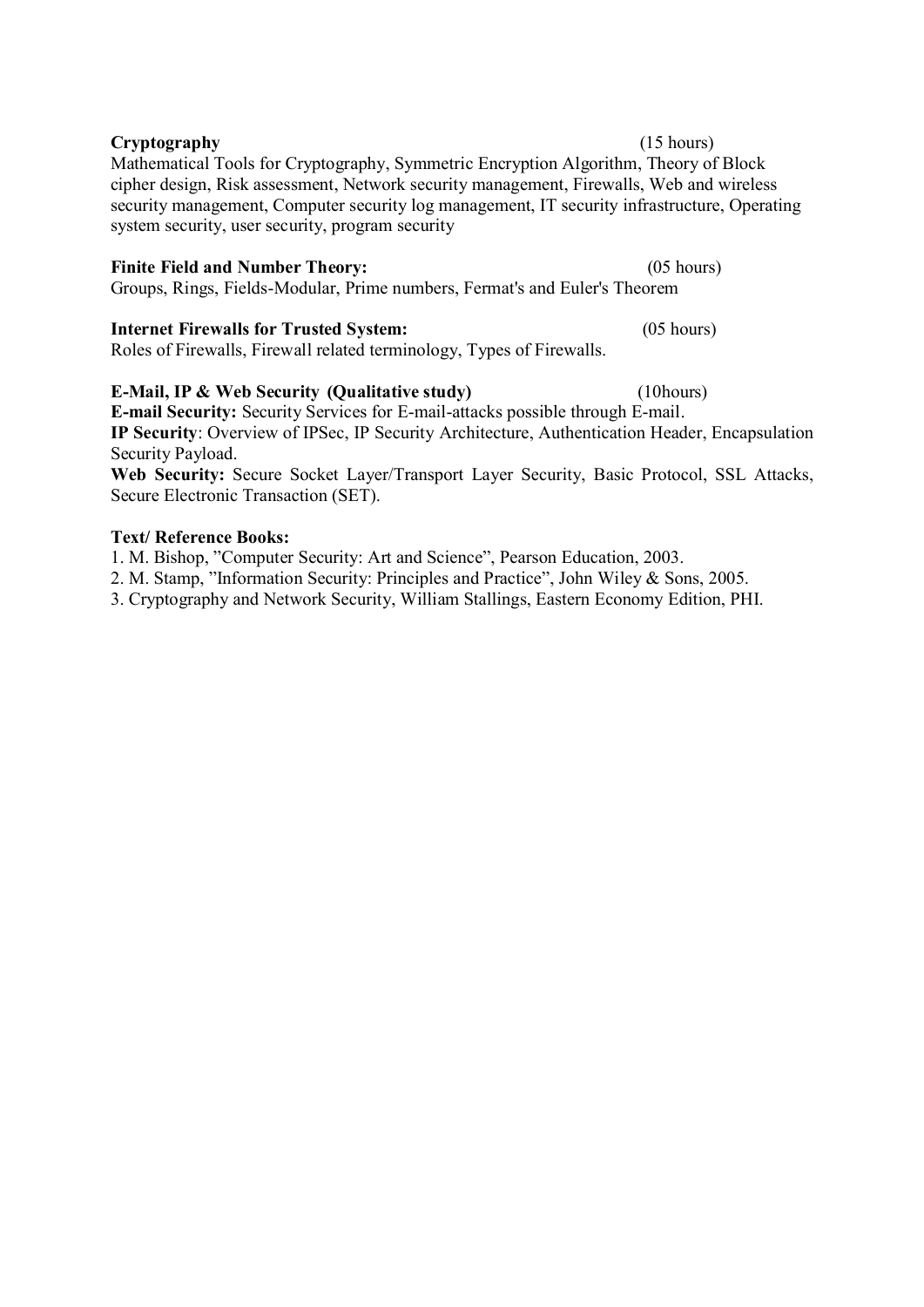# Semester – V & VI

# Discipline Specific Elective Courses (DSE-A & B): Choices: Semesters-5&6

| Discipline Specific Elective-A (DSE-A): Candidate has to opt any 2 from the following topics |                                     |    |  |  |
|----------------------------------------------------------------------------------------------|-------------------------------------|----|--|--|
| CMS-G-DSE-A-5-1-TH                                                                           | Data base Management System (DBMS)  | 04 |  |  |
| $CMS-G-DSE-A-5-1-P$                                                                          | DBMS Lab using SQL                  | 02 |  |  |
| $CMS-G-DSE-A-5-2-TH$                                                                         | <b>Operation Research</b>           | 04 |  |  |
| $CMS-G-DSE-A-5-2-P$                                                                          | Operation Research Lab using C      | 02 |  |  |
| CMS-G-DSE-A-5-3-TH                                                                           | <b>Computer Graphics</b>            | 04 |  |  |
| $CMS-G-DSE-A-5-3-P$                                                                          | Computer Graphics Lab using C       | 02 |  |  |
| Discipline Specific Elective-B (DSE-B): Candidate has to opt any 2 from the following topics |                                     |    |  |  |
|                                                                                              |                                     |    |  |  |
| CMS-G-DSE-B-6-1-TH                                                                           | <b>Embedded Systems</b>             | 04 |  |  |
| $CMS-G-DSE-B-6-1-P$                                                                          | Embedded Systems Lab.               | 02 |  |  |
| CMS-G-DSE-B-6-2-TH                                                                           | <b>Object Oriented Programming</b>  | 04 |  |  |
| $CMS-G-DSE-B-6-2-P$                                                                          | Object Oriented Programming by Java | 02 |  |  |
| CMS-G-DSE-B-6-3-TH                                                                           | <b>Computational Mathematics</b>    | 04 |  |  |

### CMS-G-DSE-A-5-1-TH: Database Management System Discipline Specific Elective Course – A (DSE-A-1): Choice-1: Theory: 60 hours

## Introduction: (12 hours)

Drawbacks of Legacy System; Advantages of DBMS; Layered Architecture of Database, Data Independence; Data Models; Schemas and Instances; Database Languages.

# ER Model: (12 hours)

Entity, Attributes and Relationship; Structural Constraints; Keys; ER Diagram of Some Example Database; Weak and Strong Entity Set; Symbolic Conventions; Specialization and Generalization; Constraints of Specialization and Generalization; Aggregation.

## Relational Model: (14 hours)

# Basic Concepts of Relational Model; Relational Algebra; Tuple Relational Calculus

# Relational Database Design: (22 hours)

Problems of Un-Normalized Database; Functional Dependencies (FD), Derivation Rules, Closure of FD Set, Membership of a Dependency, Canonical Cover; Decomposition to 1NF, 2NF, 3NF and BCNF using FD; Lossless Join Decomposition Algorithm; Dependency preservation.

## CMS-G-DSE-A-5-1-P: DBMS Lab using SQL Discipline Specific Elective Course – A (DSE-A-1): Choice-1: Practical: 40 hours

SQL: Basic Structure, Data Definition, Constraints and Schema Changes; Basic SQL Queries (Selection, Insertion, Deletion, Update); Order by Clause; Complex Queries, Aggregate Function and Group by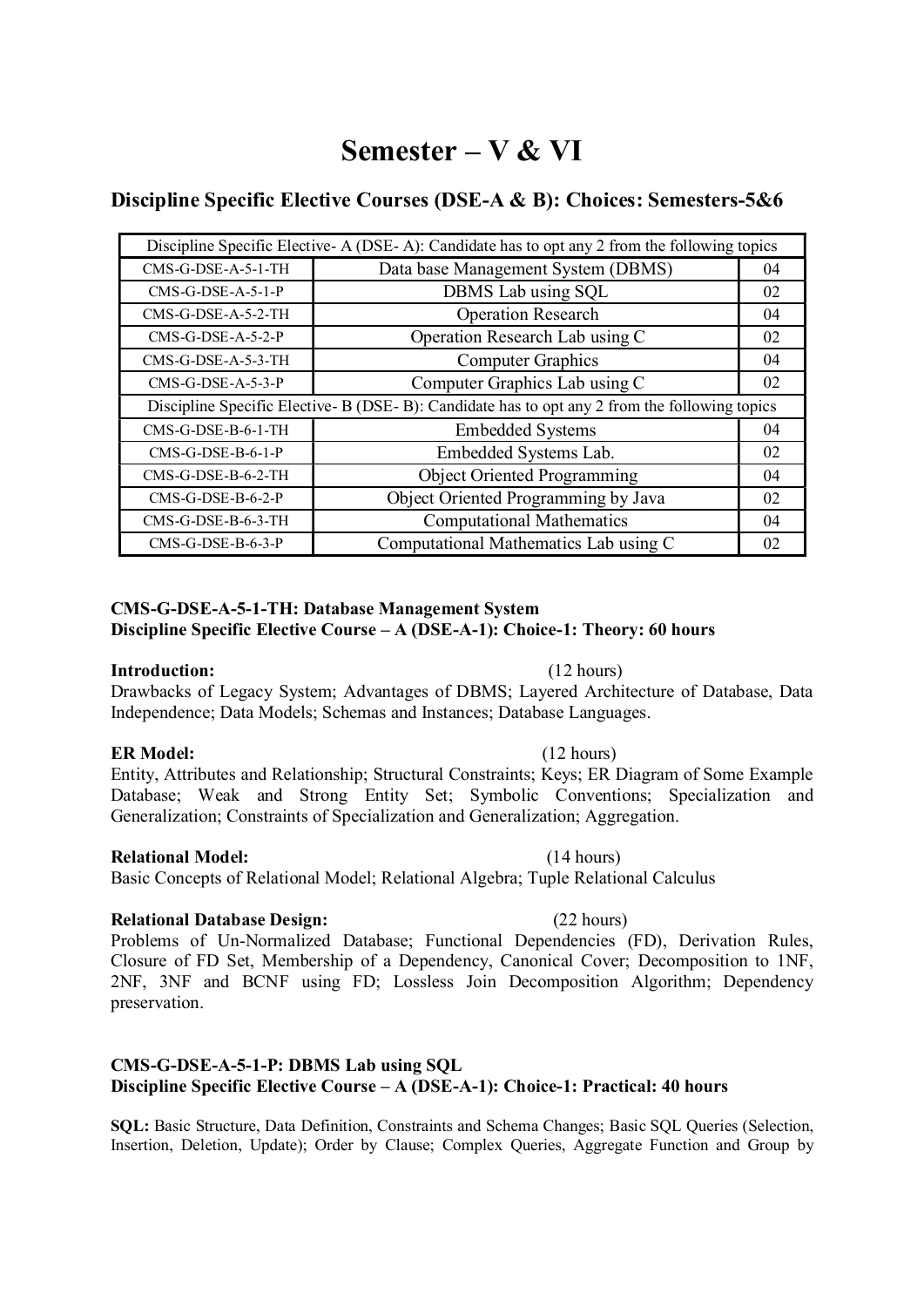Clause; Nested Sub Queries; Correlated Sub Queries; Views (Insert-Able and Updatable), Joined Relations; Set Comparisons (All, Some); Derived Relations.

### Text/ Reference Books:

1. Fundamentals of Database Systems  $6<sup>th</sup>$  Edition, R. Elmasri, S.B. Navathe, Pearson Education.

2. Database Management Systems, R. Ramakrishanan, J. Gehrke,3rd Edition, McGraw-Hill.

3. Database System Concepts 6<sup>th</sup> Edition, A. Silberschatz, H.F. Korth, S. Sudarshan, McGraw Hill.

4. Database Systems Models, Languages, Design and application Programming, R. Elmasri, S.B. Navathe, Pearson Education.

# CMS-G-DSE-A-5-2-TH: Object Oriented Programming Discipline Specific Elective Course – A (DSE-A-2): Choice-2: Theory: 60 hours

Concept of OOPs<br>Difference with procedure oriented programming, Data abstraction and information hiding: Objects, Classes, methods.

### Introduction to Java (04 hours)

Java Architecture and Features, Understanding the semantic and syntax differences between C++ and Java, Compiling and Executing a Java Program, Variables, Constants, Keywords Data Types, Operators (Arithmetic, Logical and Bitwise) and Expressions, Comments, Doing Basic Program Output, Decision Making Constructs (conditional statements and loops) and Nesting, Java Methods (Defining, Scope, Passing and Returning Arguments, Type Conversion and Type and Checking, Built-in Java Class Methods).

### Arrays, Strings and I/O (08 hours)

Creating & Using Arrays (One Dimension and Multi-dimensional), Referencing Arrays Dynamically, Java Strings: The Java String class, Creating & Using String Objects, Manipulating Strings, String Immutability & Equality, Passing Strings To & From Methods, String Buffer Classes. Simple I/O using System.out and the Scanner class, Byte and Character streams, Reading/Writing from console and files.

### Object-Oriented Programming Overview (04 hours)

Principles of Object-Oriented Programming, Defining & Using Classes, Controlling Access to Class Members, Class Constructors, Method Overloading, Class Variables & Methods, Objects as parameters, final classes, Object class, Garbage Collection.

Inheritance, Interfaces, Packages, Enumerations, Autoboxing and Metadata. (14 hours) Single Level and Multilevel, Method Overriding, Dynamic Method Dispatch, Abstract Classes, Interfaces and Packages, Extending interfaces and packages, Package and Class Visibility, Using Standard Java Packages (util, lang, io, net), Wrapper Classes, Autoboxing/Unboxing, Enumerations and Metadata.

## Exception Handling, Threading, Networking and Database Connectivity (15 hours) Exception types, uncaught exceptions, throw, built-in exceptions, Creating your own exceptions; Multi-threading: The Thread class and Runnable interface, creating single and multiple threads, Thread prioritization, synchronization and communication, suspending/resuming threads. Using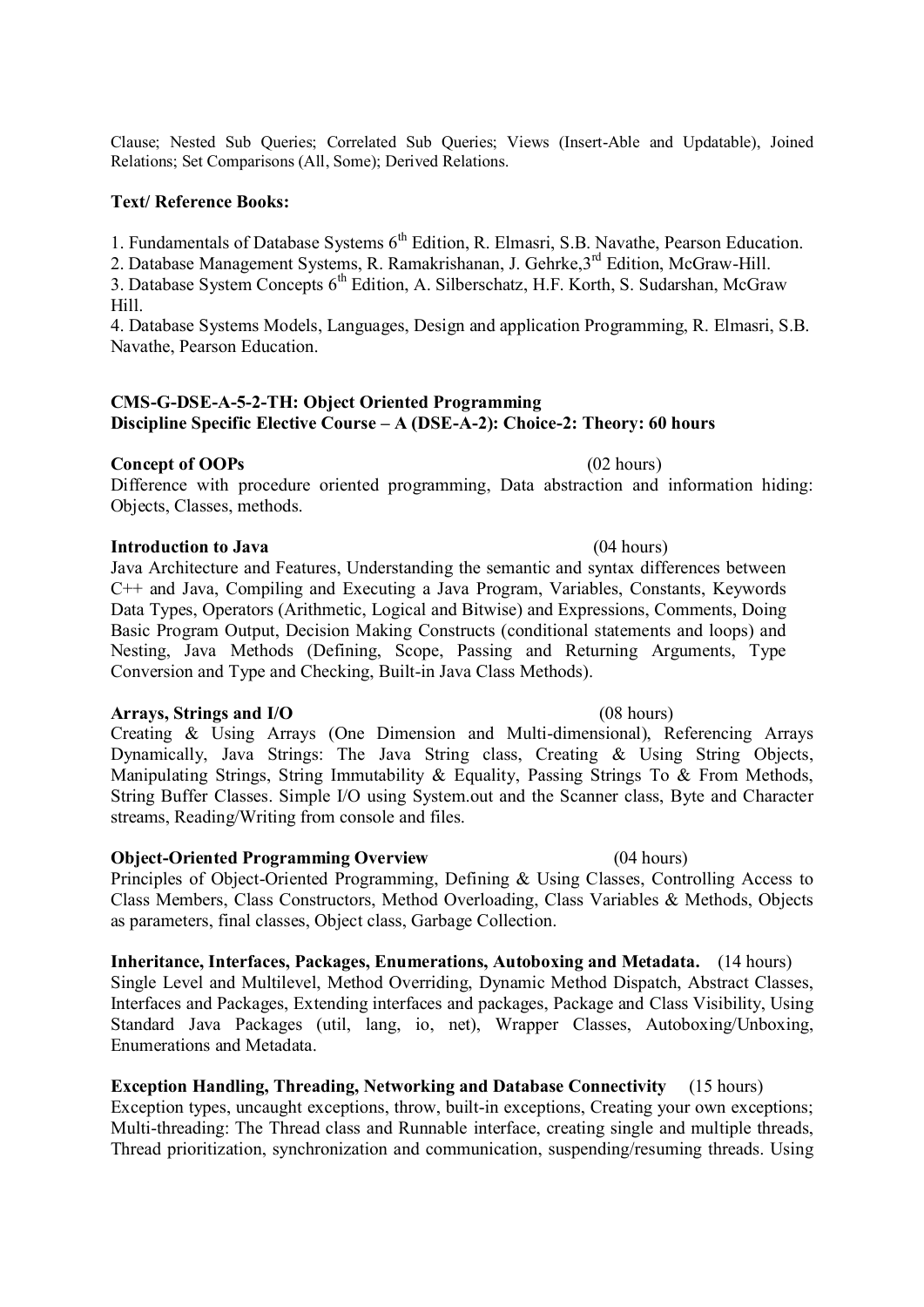java.net package, Overview of TCP/IP and Datagram programming. Accessing and manipulating databases using JDBC.

### Applets (13 hours)

Java Applets: Introduction to Applets, Writing Java Applets, Working with Graphics, Incorporating Images & Sounds. Event Handling Mechanisms, Listener Interfaces, Adapter and Inner Classes. The design and Implementation of GUIs using the AWT controls, Swing components of Java Foundation Classes such as labels, buttons, textfields, layout managers, menus, events and listeners; Graphic objects for drawing figures such as lines, rectangles, ovals, using different fonts. Overview of servlets.

### CMS-G-DSE-A-5-2-P: Object Oriented Programming by Java Discipline Specific Elective Course – A (DSE-A-2): Choice-2: Practical: 40 hours

Object Oriented Programming Lab. by using Java

## Text/Reference Books

- 1. Java: The Complete Reference, Herbert Schildt, McGraw-Hill Education.
- 2. The Java Language Specification, Java SE by James Gosling, Bill Joy, Guy L Steele Jr, GiladBracha, Alex Buckley, Published by Addison Wesley.
- 3. Effective Java by Joshua Bloch, Publisher: Addison-Wesley.
- 4. Core Java 2 by Cay S. Horstmann, GaryCornell, Volume 1 , Prentice Hall.
- 5. Programming with Java by E. Balaguruswamy, McGraw Hill.
- 6. Java: How to Program by Paul Deitel, Harvey Deitel, Prentice Hall.
- 7. Programming with JAVA by John R. Hubbard, Schaum's Series.

## CMS-G-DSE-A-5-3-TH: Computer Graphics Discipline Specific Elective Course – A (DSE-A-3): Choice-3: Theory: 60 hours

## Introduction (05 hours)

Basic concepts of Graphics Devices– CRT monitor, Monochrome and Color Monitor displaying technique only, Physical and logical units of graphics devices – Pixel and its different properties, Basic idea for image or picture formation using pixels – Raster Scan and Vector Scan.

## Basic geometrical shapes formation algorithms (05 hours)

Concepts Co-ordinate System, Line Segment, Digital Differential Analyzer, Circle and arc segment, Bresenham's and Midpoint scan conversion algorithms.

## Two Dimensional Transformations (14 hours)

Transformations operations - Translation, Rotation, Scaling. Reflection, Shearing and Inverse of these operations, Homogeneous coordinate system representation, matrix representation. Composite Transformations Operations – Basic ideas and matrix representations by matrix concatenation for a particular operation.

## Two Dimensional Clipping (08 hours)

View port, window port, display device, Point Clipping, Line Clipping, Cohen-Sutherland line clipping algorithm, Sutherland Hudgeman polygon clipping algorithm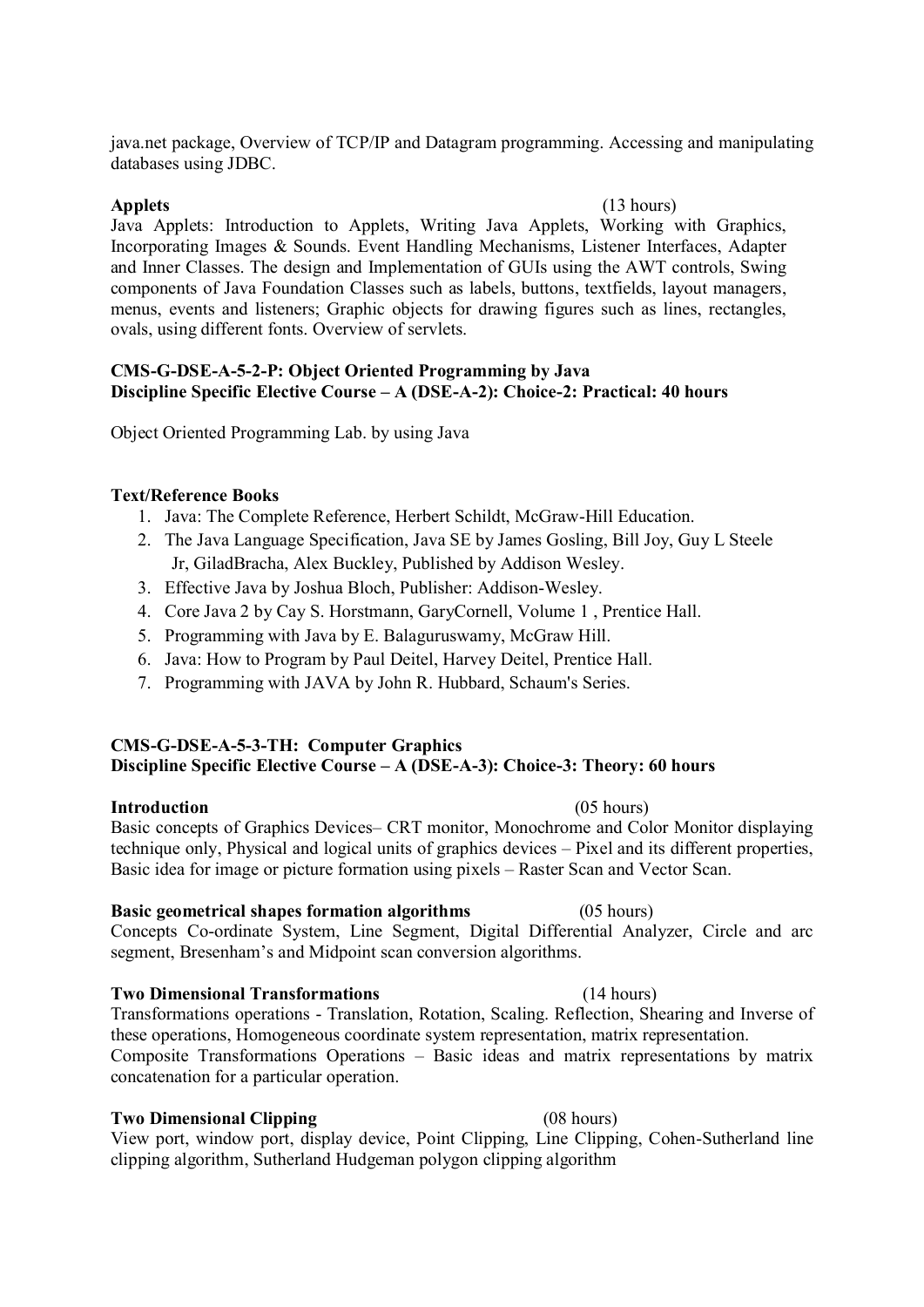### Projection (08 hours)

Basic Concept of Projection operation and its application, Classification – Perspective, Parallel and its subclasses, Principles of these projections (Geometric representation only, no Mathematical Foundation and algorithms)

### Applications (02 hours)

Basic Concepts Computer Art, Animation – Animating and modeling of real world, Morphing – Classification of morphing and Application to the Advertisements and publicities.

### CMS-A-DSE-A-5-3-P: Computer Graphics Lab using C DSE-A: Choice-3: Practical: 02 Credit: 40 hours

Computer Graphics lab is only based on theory including only Two-dimensional Transformation and Line Drawing.

## Text/ Reference Books:

- 1. Computer Graphics by Zhigang Xiang, Roy Plastock, Schaum's Outlines Series.
- 2. Computer Graphics by Hearn & Baker, Pearson.
- 3. Procedural Elements for Computer Graphics by David F. Roger, 2<sup>nd</sup> Edition, TMH.
- 4. Computer Graphics by Foley, Van Dam, Feimer& John, Pearson.
- 5. Introduction to Computer Graphics and Multimedia, Mukhophadhyay and Chattopadhyay, Vikas publication.

# CMS-G-DSE-B-6-1-TH: Embedded Systems

# Discipline Specific Elective Course – B (DSE-B-1): Choice-1: Theory: 60 hours

## Introduction to 8051: (10 hours)

Overview of Microcontroller, Memory, I/O interface Intel Microcontroller 8051: Architecture, Peripheral Interface Controller (PIC).

## Assembly Language Programming: (10 hours)

Instruction set, Addressing Modes, Jump, Loop and Call instructions, I/O Manipulation, Serial communication, Arithmetic and logical instructions.

## Introduction to Embedded System Programming: (20 hours)

Data types and time delays, I/O programming, Logic operations, Data conversions, Data serialization, Interrupt programming, LCD and Keyboard interfacing, ADC, DAC, sensors interfacing, interfacing 8255, I/O interfacing for 8051, interfacing 8255, 8257, 8259/ 8279, ADC, DAC.

# Hardware Description Language (VHDL): (20 hours)

Basic Terminology, Entity Declaration, Architecture body, Configuration and package declaration, Package body, Model analysis and Simulation.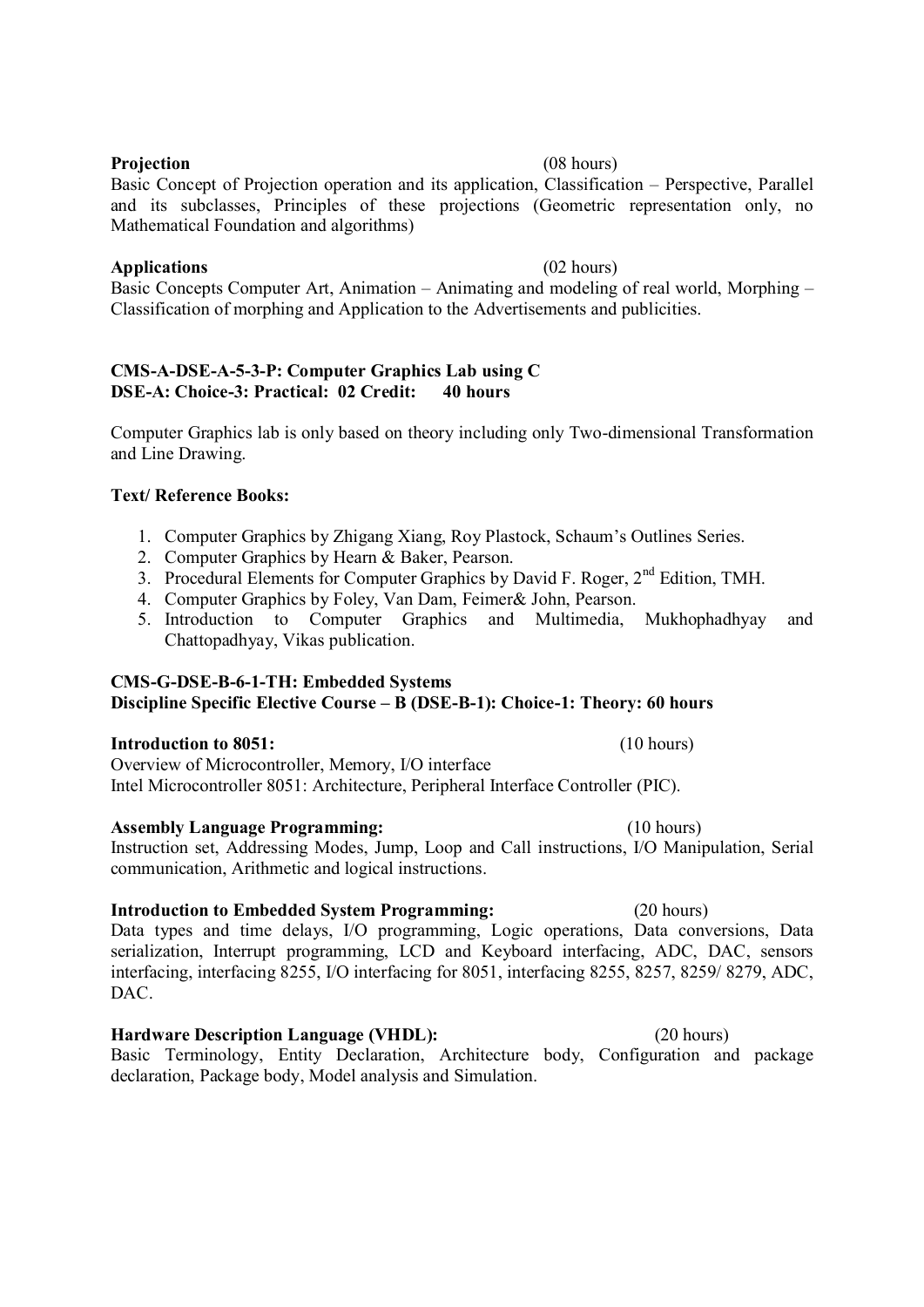## CMS-A-DSE-B-6-1-P: Embedded Systems Lab. DSE-A: Choice-3: Practical: 02 Credit: 40 hours

Practical: Sample practical problems can be included related to theory.

1. Assembly Language Programming related to Microcontroller 8051.

2. VHDL programs for construction and simulation of various digital circuits.

### Text/ Reference Books:

1. David E.Simon, "An Embedded software primer", Pearson Education.

- 2. Raj Kamal, "Embedded Systems:, TMH.
- 3. Raj Kamal, "Microcontroller", Pearson Education.
- 4. A VHDL Primer, J. Bhasker, Prentice Hall

### CMS-G-DSE-B-6-2-TH: Operation Research Discipline Specific Elective Course – B (DSE-B-2): Choice-2: Theory: 60 hours

Introduction: (05 hours) Origin and development of operation research, Nature and characteristic features, models in O.R.

Linear Programming Problem: (05 hours) Introduction, mathematical formulation of the problem.

Simplex Method: (20 hours) Introduction, computational procedure, artificial variable, problem of degeneracy.

Duality: (10 hours) Concept, formulation of primal – dual, duality and simplex method, Dual Simplex method.

# Transportation Problem (05 hours)

Introduction, mathematical formulation, finding initial basic feasible solution, optimality, degeneracy.

## Game Theory: (10 hours)

Some basic terminology, Two-person Zero-sum Game, Game without Saddle Point – Mixed strategy, Algebraic method for 2×2 Game

### Assignment Problem: (05 hours)

Introduction, mathematical formulation and solution.

# CMS-A-DSE-B-6-2-P: Operation Research (O.R.) Lab. using C/ Python DSE-B: Choice-2: Practical: 02 Credit: 40 hours Lab sessions related to Simplex Method, Transportation Problem and Assignment Problem.

## Text/ Reference Books:

1. Operations Research by Kanti Swarup, P.K. Gupta, Man Mohan, Sultan Chand & Sons 2. Schaum's Outline of Operations Research, Richard Bronson and Govindasami Naadimuthu, McGraw-Hill Education

3. Operations Research: An Introduction, Hamady.A. Taha, TMH